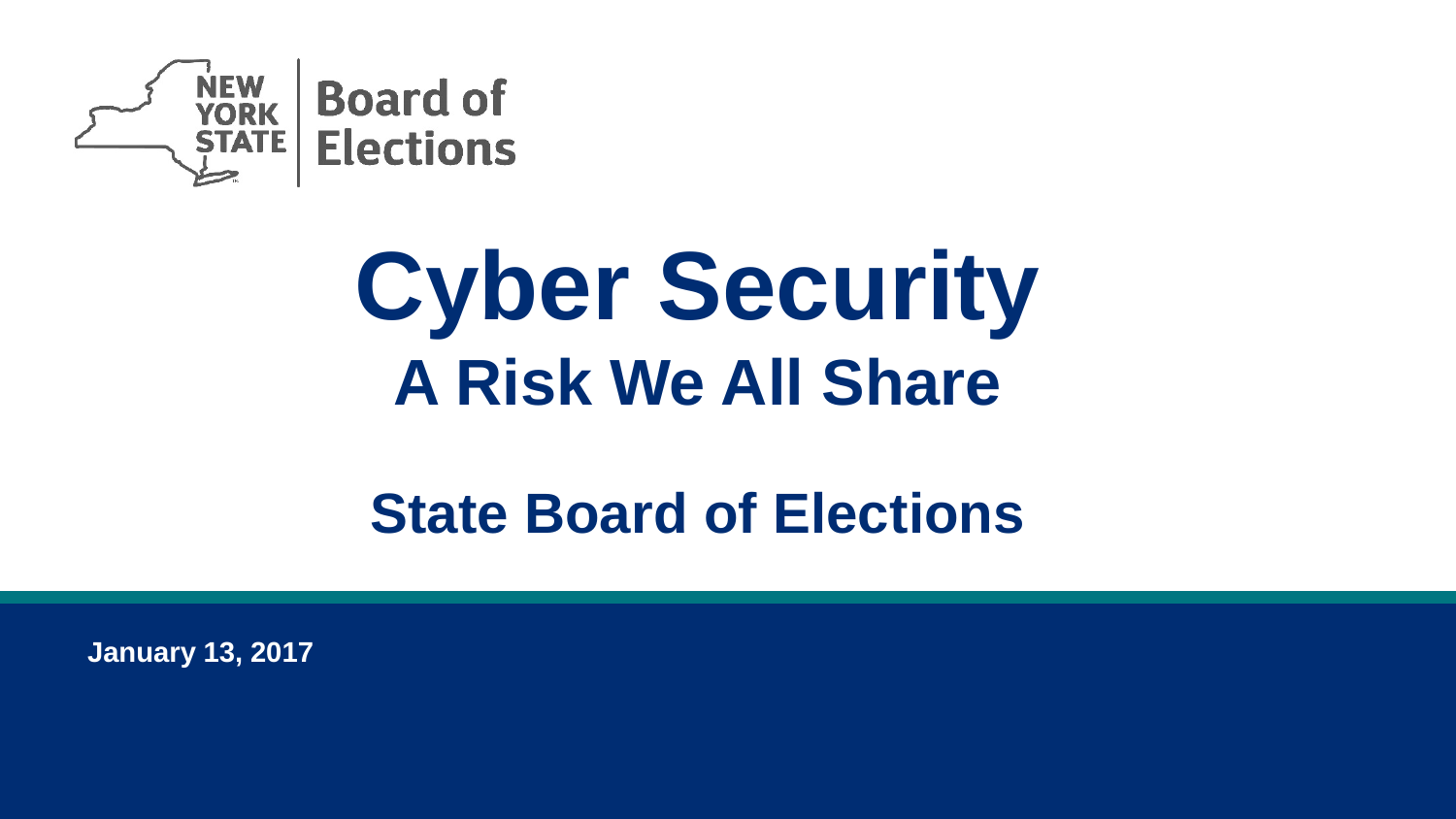**January 13, 2017 2**

## **Cyber Security & the 2016 Election Cycle**

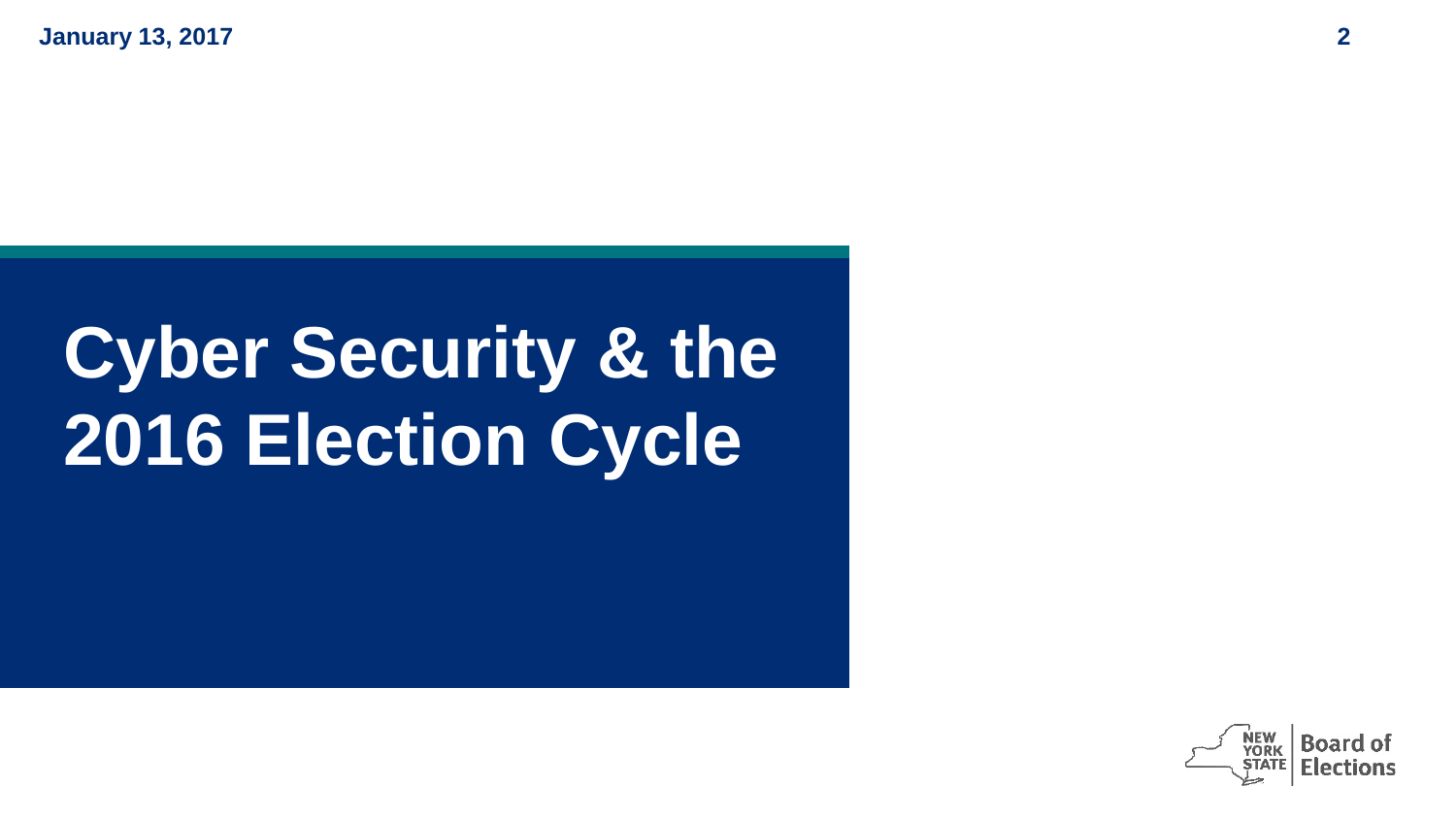## **Cyber Security & the 2016 Election Cycle**

- Allegations of "rigged" elections
- Hacking of Democratic National Committee
- Confirmed intrusions into election systems of Arizona & Illinois
	- $\triangleright$  In Arizona, a county election official's login credentials for the statewide system were compromised when they opened an email attachment, although no successful intrusion into that system occurred
	- $\triangleright$  In Illinois, there was a successful exfiltration of data of up to 200,000 voters from the statewide database, though no records were reportedly altered
- Nearly two dozen other states reported that their systems had been scanned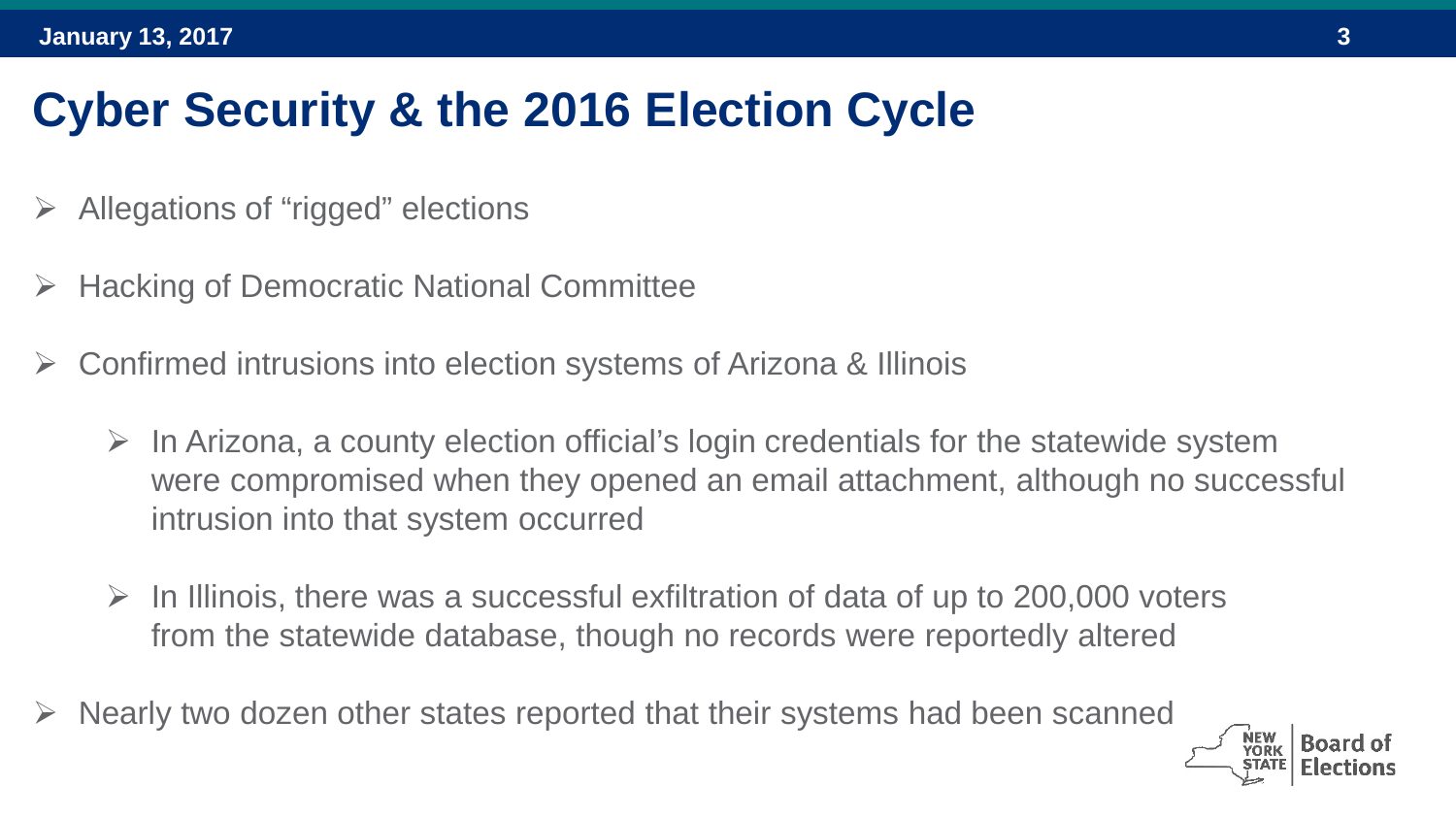## **Targeted Systems**

- $\triangleright$  The election infrastructure in New York State, much like the rest of the country, can be broken into three distinct parts:
	- $\triangleright$  Voter Registration Systems
	- Election Day Systems
	- **► Election Results Systems**
- $\triangleright$  This segmented and decentralized design, along with the fact that voting machines are not networkable, make the successful hacking of an election extremely difficult

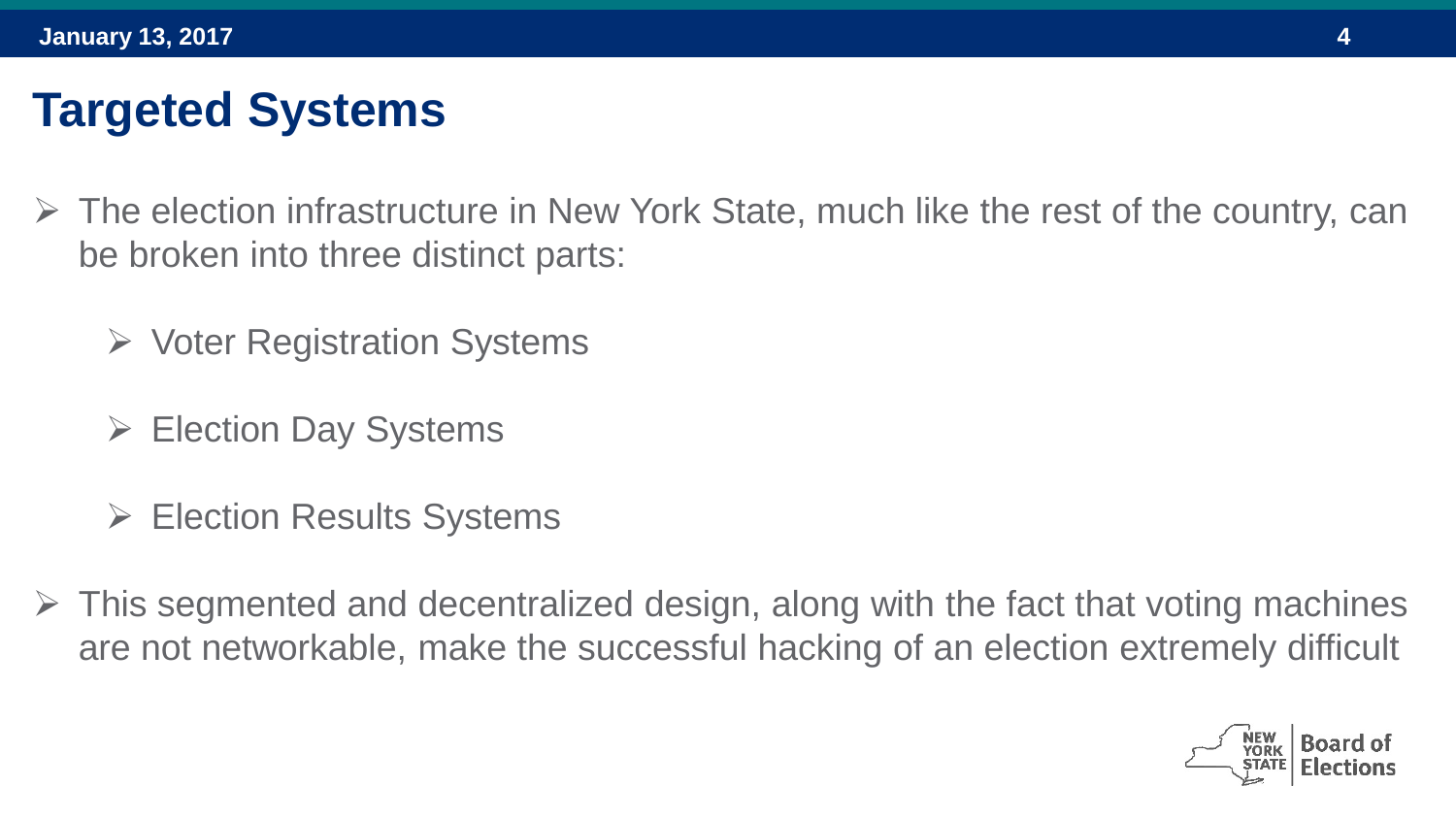## **Targeted Systems**

- $\triangleright$  However, an attack on any single part of our election infrastructure is a more real risk, one which should be understood and planned for as a failure of any part undermines confidence in the elections system.
- $\triangleright$  Although we recognize that there is a disparity statewide with the IT resources available to Boards of Elections, it is incumbent upon us to advocate for the needed protections to ensure the integrity of the electoral process.
- $\triangleright$  The State Board and other partners are here to help you understand the risks and mitigation strategies, along with the resources that are available to you to help implement those strategies.
- $\triangleright$  The next few slides will address some of the more common threats as well as how they could be used to target the election infrastructure.

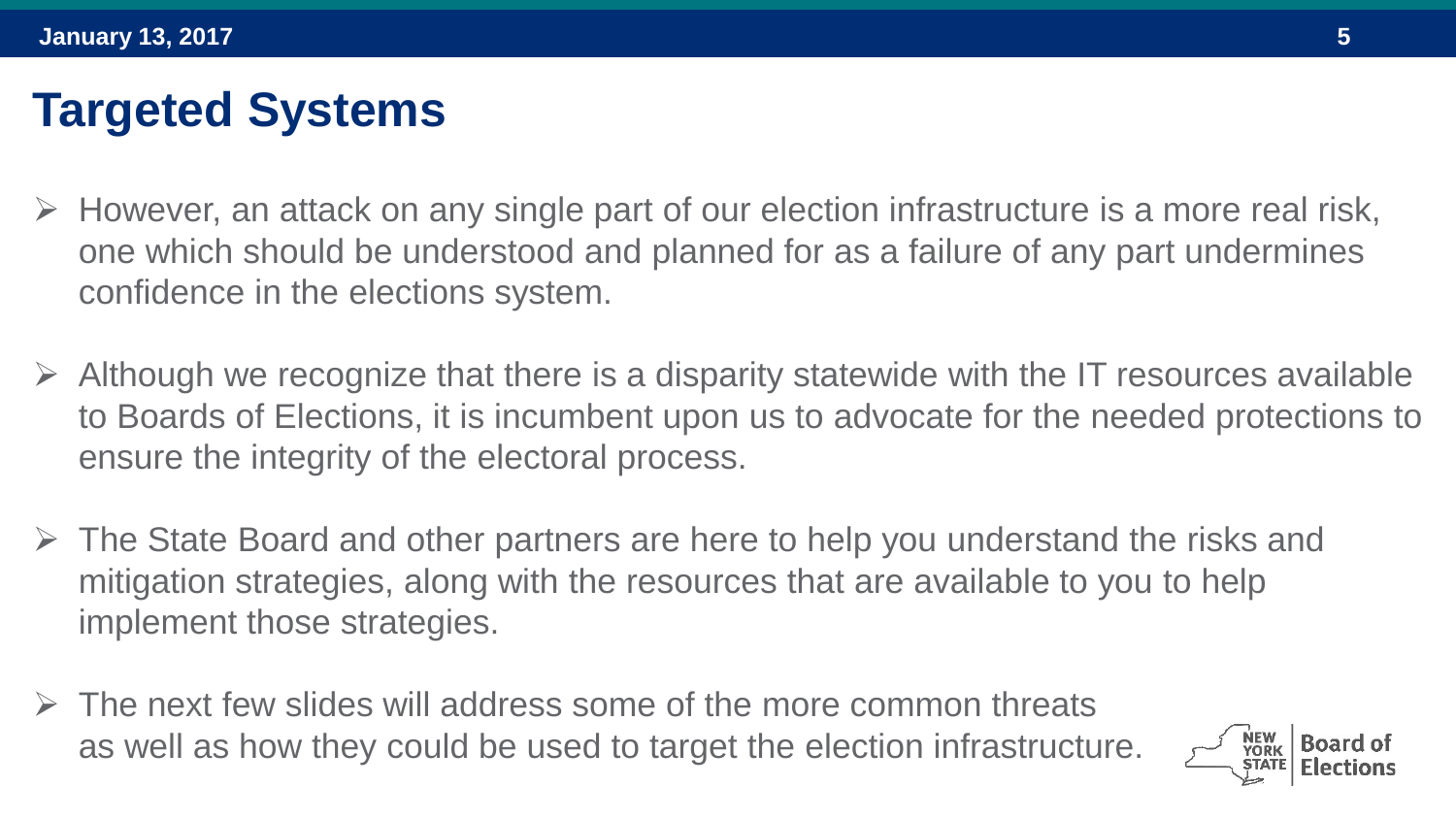**January 13, 2017 6**

## **Common Threats and Potential Impacts**

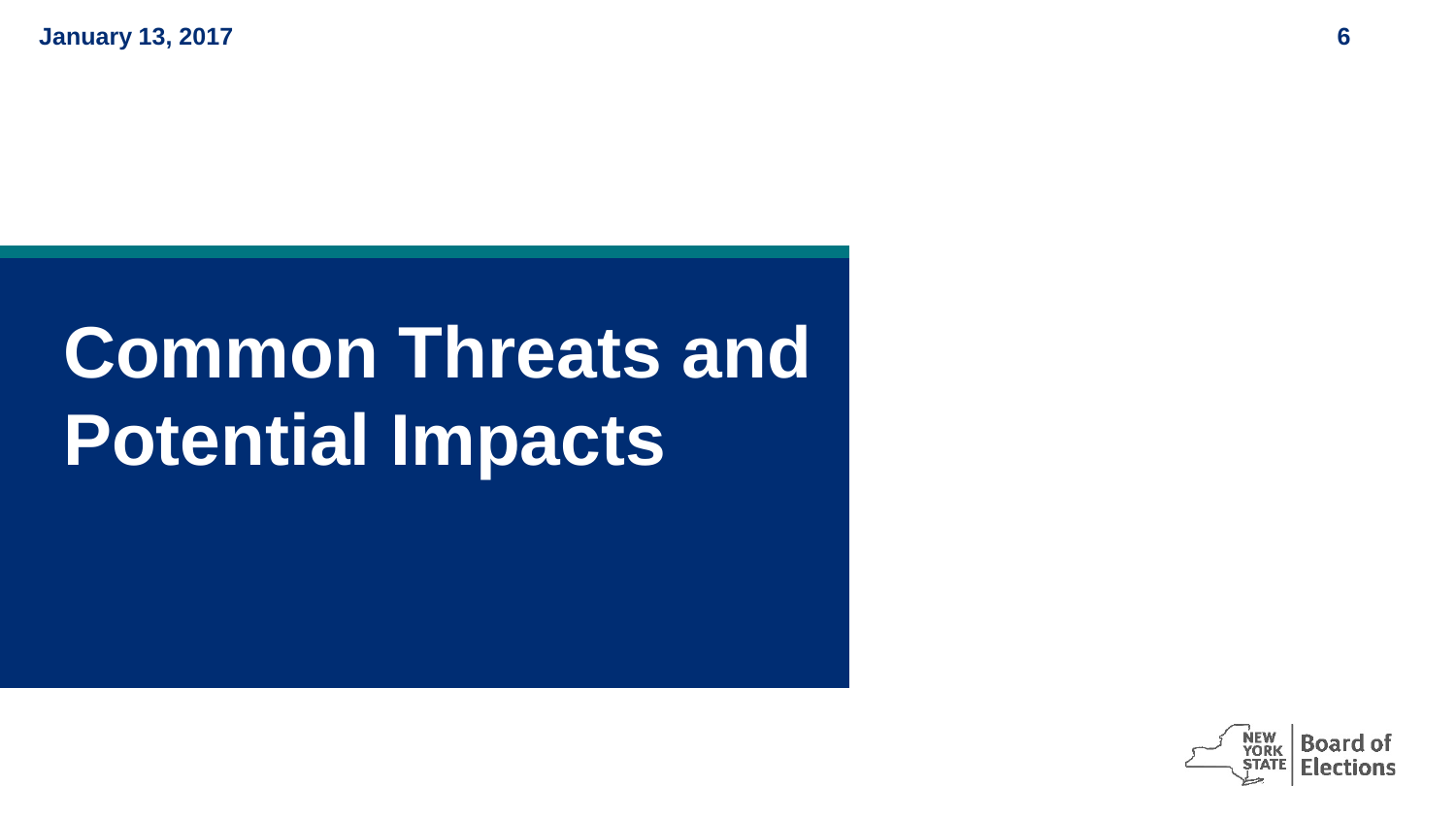#### **Malware and Viruses**

- $\triangleright$  Most of you are familiar with these types of threats, but any computer that connects to any part of the election infrastructure can be made a carrier to affect the election infrastructure.
- $\triangleright$  Desktops that are used by election staff for voter registration or election tasks could be susceptible to viruses or malware activated by a user accessing an email with a malicious attachment, or the plugging in of an infected USB device.
- $\triangleright$  You should ensure that you have proper security protections (antivirus software, firewall, etc.) and any necessary procedures in place to avoid the potential infection of a computer that interacts with the election infrastructure.

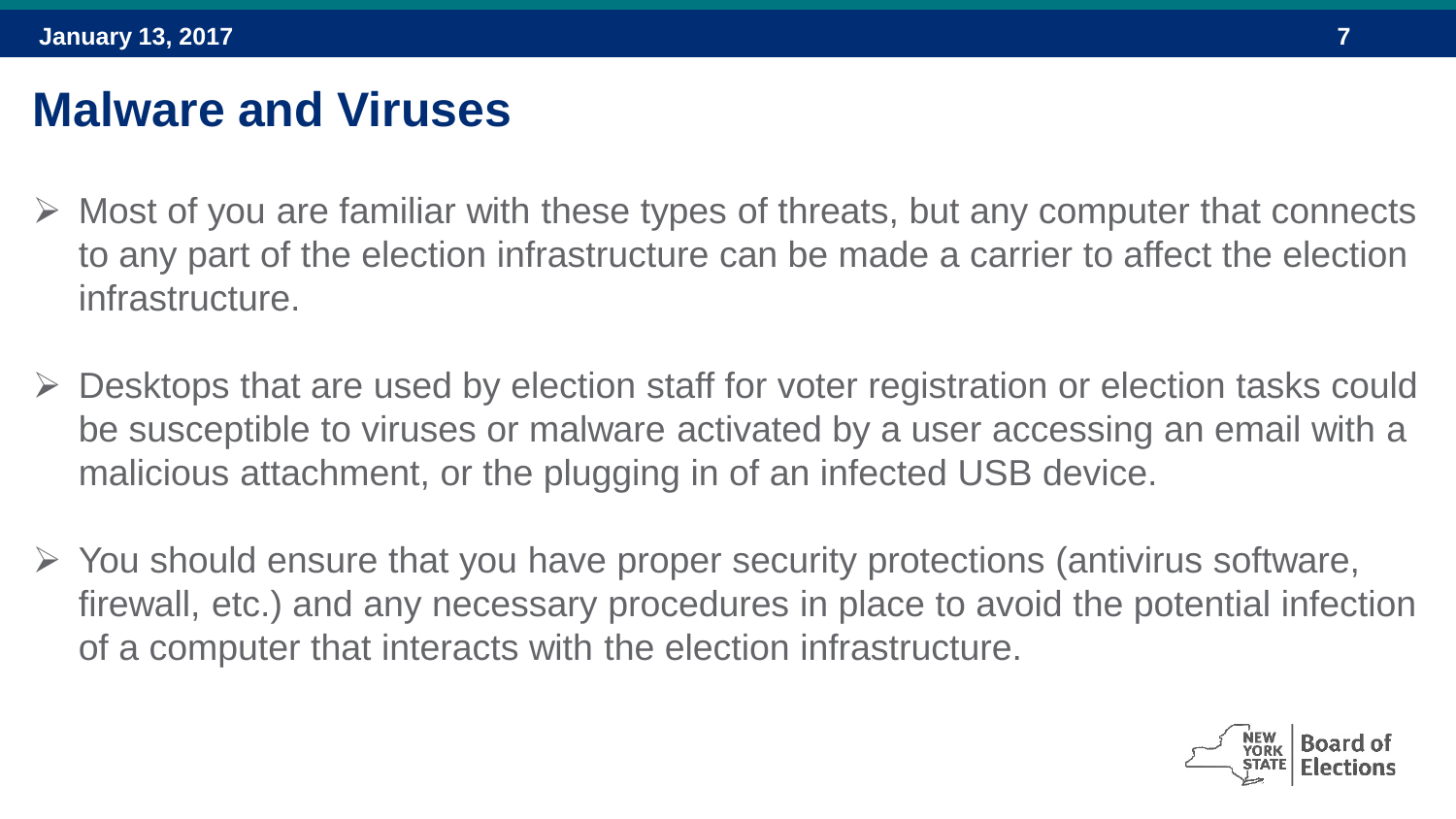#### **Server, Desktop & Software Vulnerabilities**

- $\triangleright$  Most of you likely piggyback off of county servers for certain tasks, like email. You may share servers with other agencies for file storage, and/or you might have a dedicated server for your voter registration database.
- $\triangleright$  All of these machines should be properly configured and kept up to date to ensure that they do not fall prey to any potential exploit.
- $\triangleright$  The same goes for your desktops. Many operating systems, browsers, email clients and other programs often require updating on a frequent basis to keep them safe.
- $\triangleright$  Although keeping servers, desktops and software up to date is a good practice across all functions, it is of particular importance with any systems that interact with or are part of the election infrastructure.

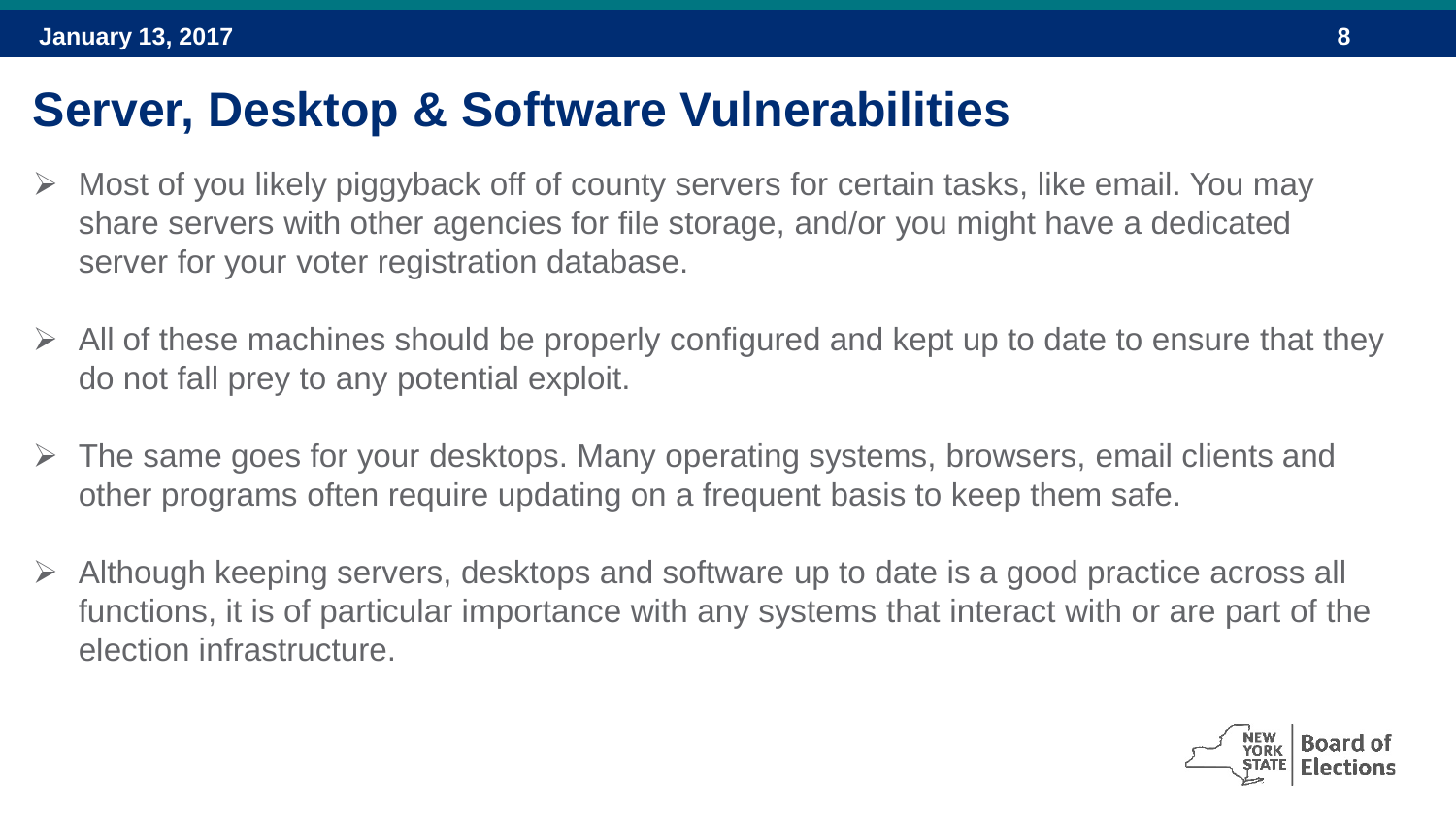- $\triangleright$  There are three main types of outside threats to be aware of and plan for:
	- $\triangleright$  Scanning of your systems by potential bad actors looking for vulnerabilities.
	- $\triangleright$  Attempted exploits of web applications or servers (often injection or scripting attacks)
	- Distributed Denial of Service (DDoS) attacks where targeted systems are flooded with traffic in an attempt to take down or disrupt access to a system.
- $\triangleright$  The next slides will discuss ways to identify and protect yourselves from these threats.

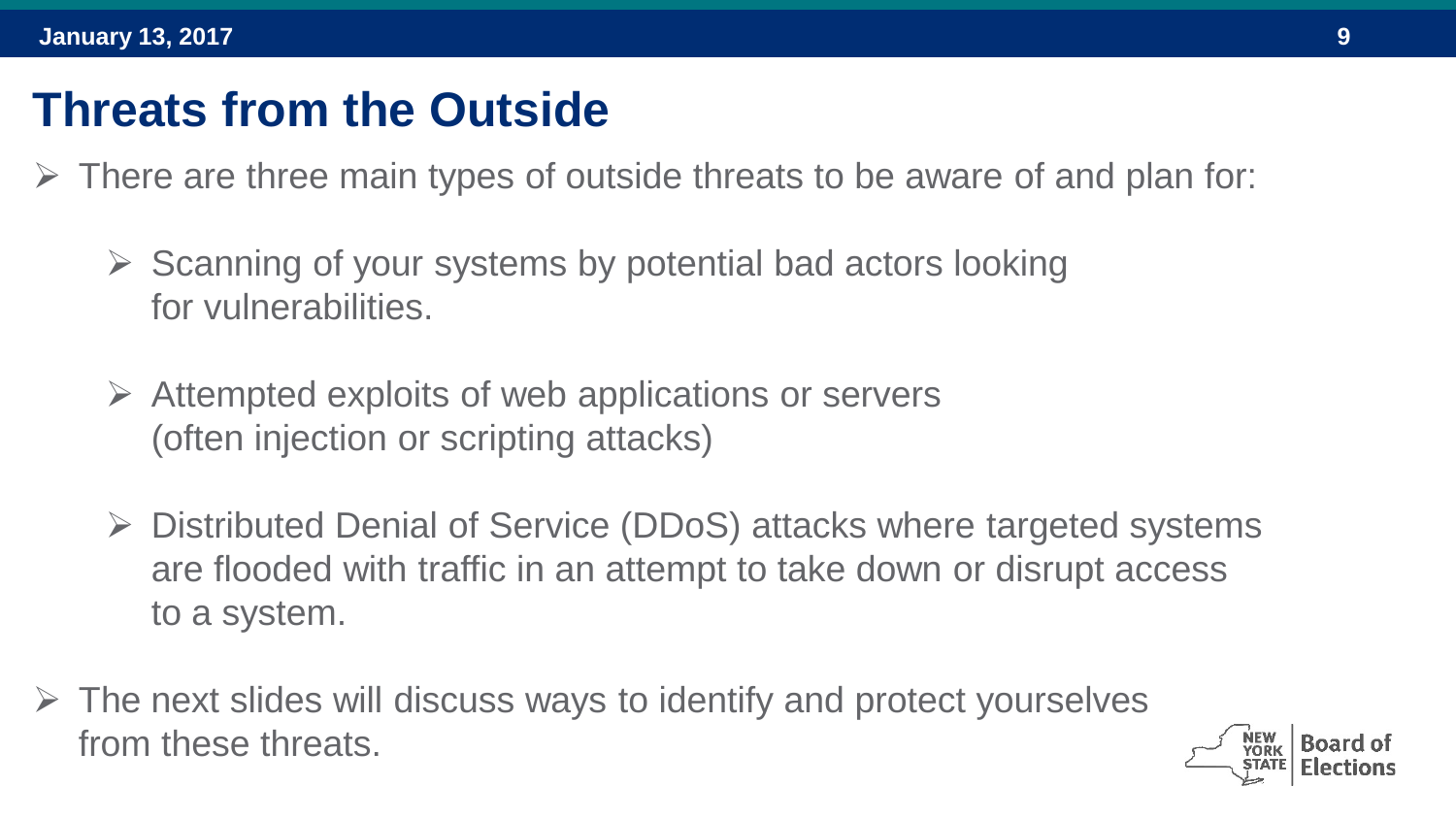- $\triangleright$  Scanning of your systems:
	- $\triangleright$  You should keep logs that identify all traffic to and from the network infrastructure your systems are kept on.
	- $\triangleright$  You should review these logs regularly to identify if any known bad actors have been attempting to access your systems. In addition, frequent or repeated attempts by single sources should be reviewed for potential malicious activity.
	- $\triangleright$  Firewalls can be configured to deny traffic from specific sources, as identified by their IP address.

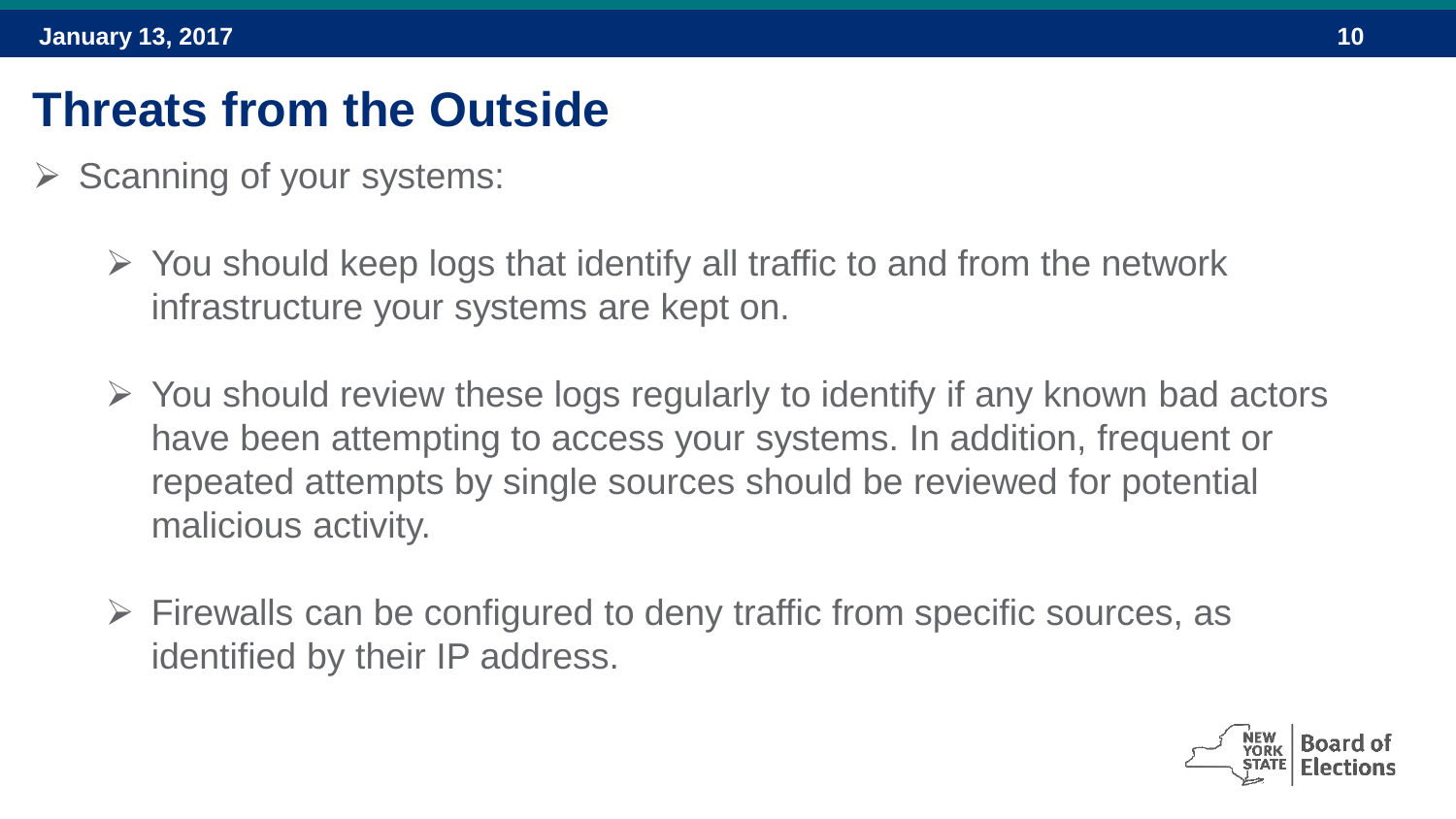- $\triangleright$  Attempted exploits of web applications or systems:
	- $\triangleright$  If you have any public facing applications (poll site lookup, registration lookup, contact forms, etc.), they could potentially be susceptible to injection or scripting attacks.
	- $\triangleright$  These attacks target applications where a bad actor could submit malicious code which could affect the application or allow access to the backend of those applications or to the data used by those applications.
	- $\triangleright$  It should be pointed out that if you share infrastructure with other county agencies, any of their applications could potentially be exploited and provide access to your systems and/or data.

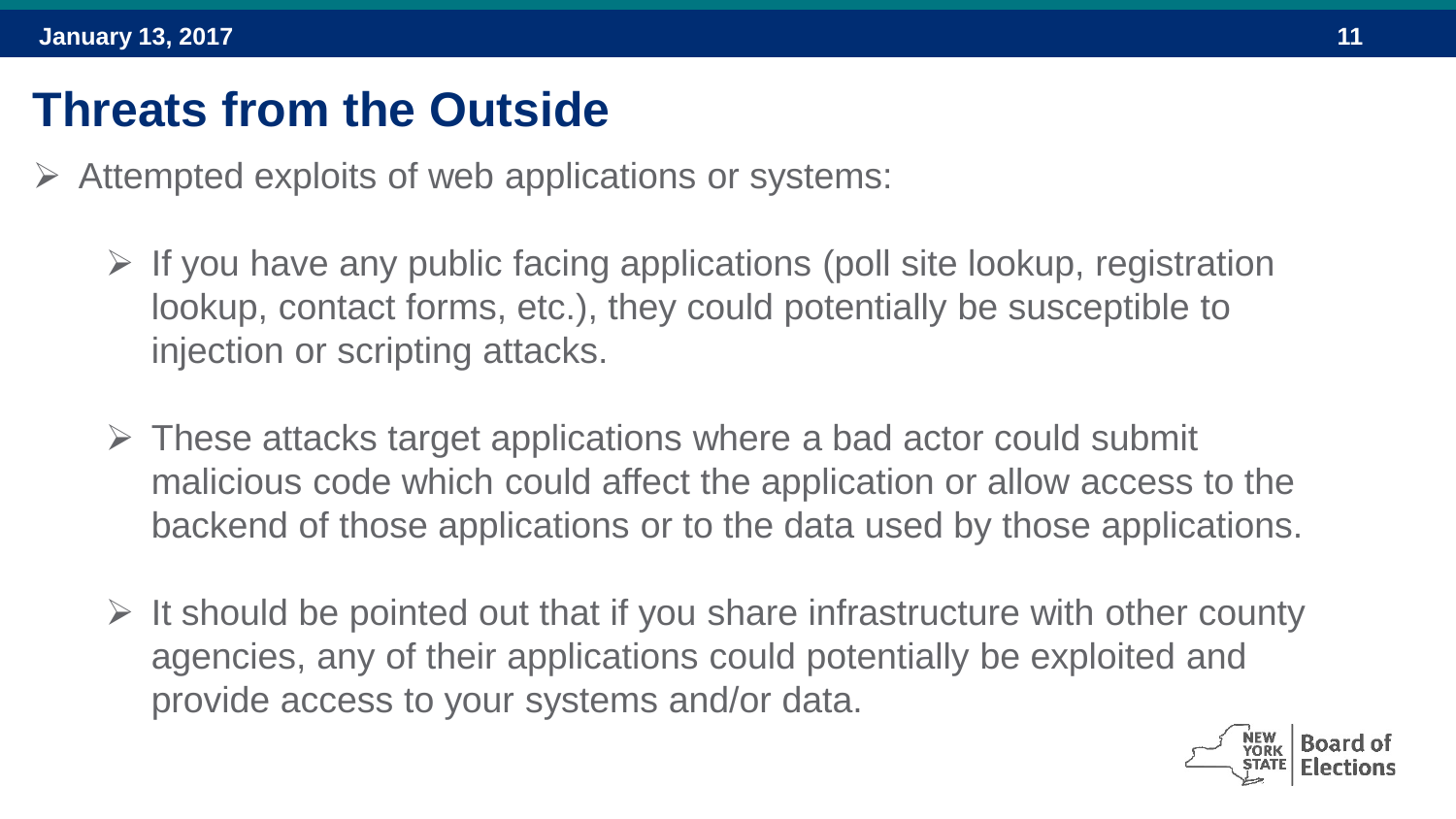- $\triangleright$  Attempted exploits of web applications or systems (continued):
	- $\triangleright$  One example of how one system can provide access to another is the Target hack, where bad actors were able to leverage the credentials of an HVAC vendor to get into Target's systems and access sensitive data on consumers.
	- $\triangleright$  Code for any web applications should be reviewed to ensure that they are not susceptible to code injection attacks or scripting vulnerabilities.

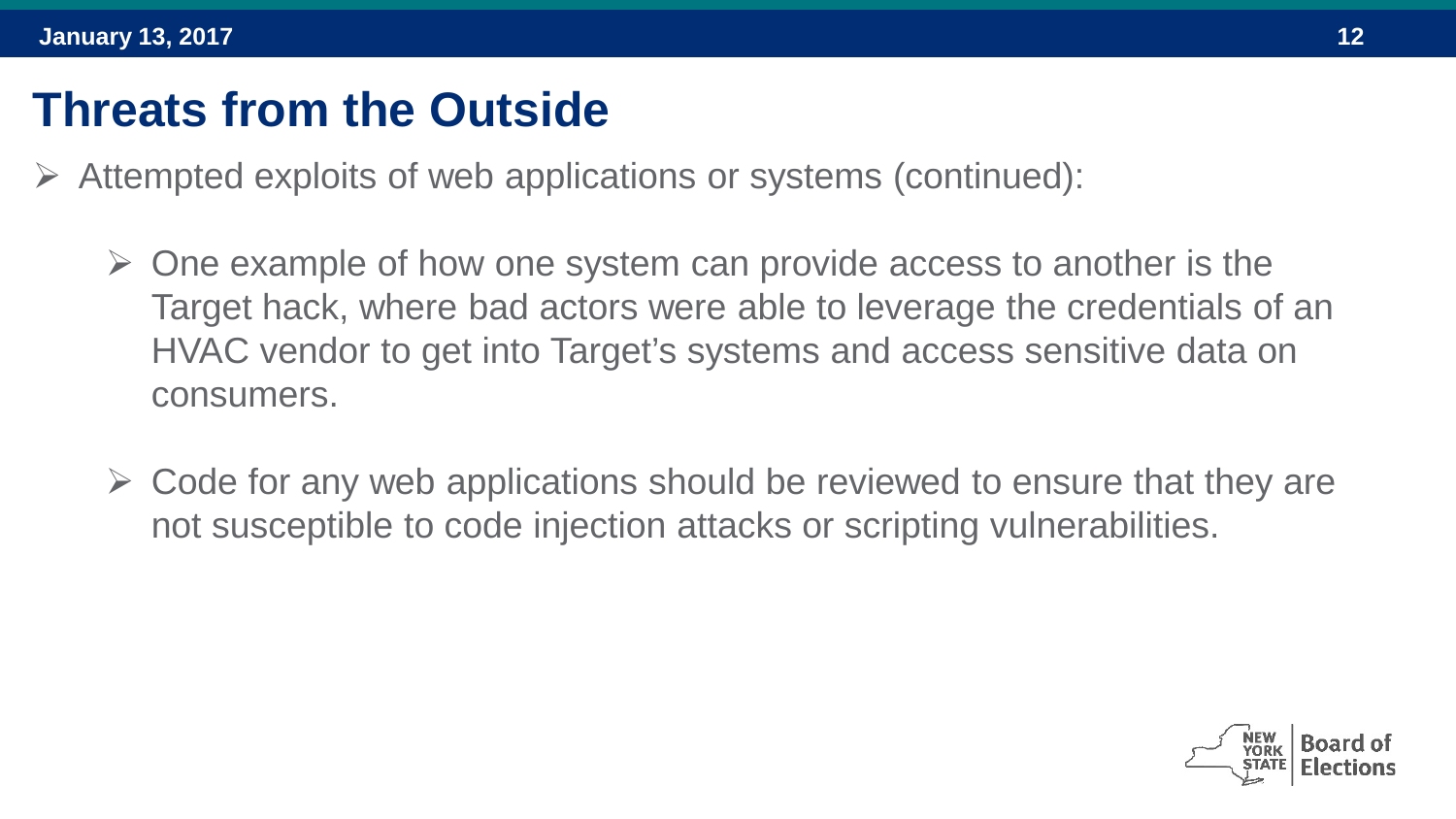- Distributed Denial of Service (DDoS) Attacks:
	- $\triangleright$  This type of brute force attack looks to overwhelm a server by having a large number of traffic sources attempt to simultaneously and continually access a system.
	- $\triangleright$  Poor server and network configuration can make systems more vulnerable to being overwhelmed and taken down.
	- $\triangleright$  There are load balancing and caching systems that can be put in place to mitigate increased traffic when it happens.

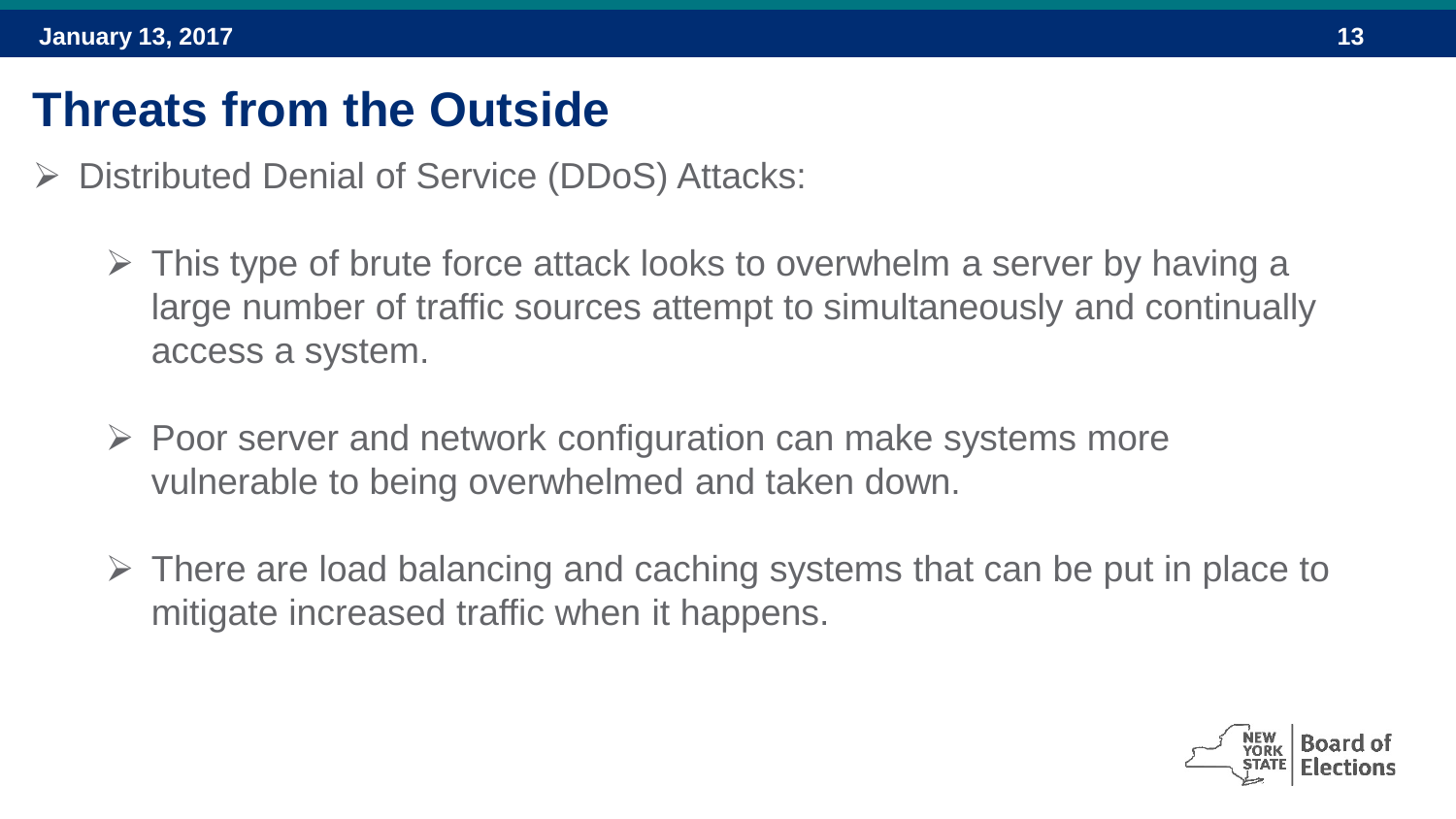- Distributed Denial of Service (DDoS) Attacks (continued):
	- $\triangleright$  DDoS attacks could be used against web sites or web applications that provide registration, poll site and/or election results information.
	- $\triangleright$  Contingency plans for having redundant systems available to be brought online in case of failure is highly advisable.

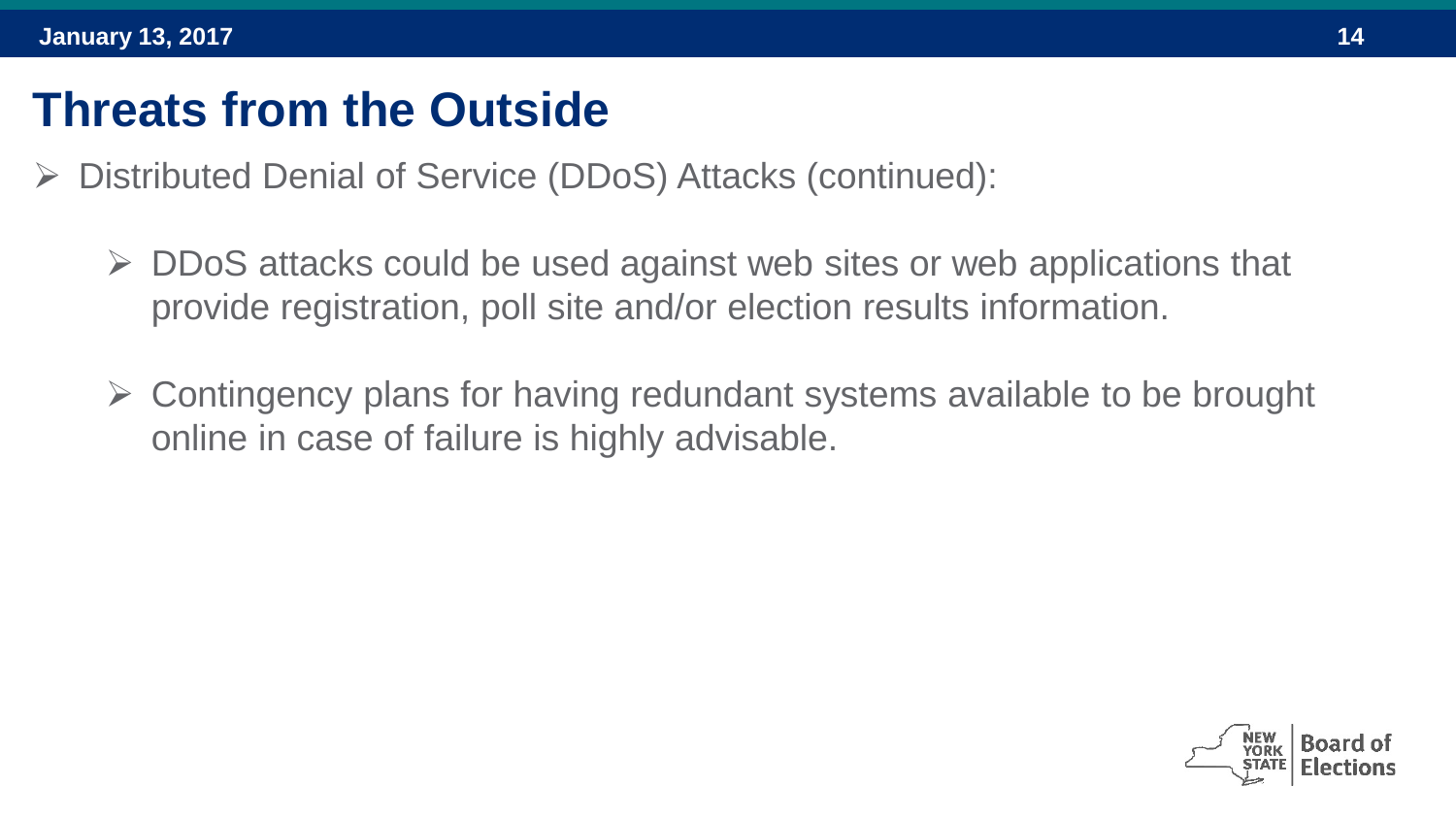## **Partners in Security**

- $\triangleright$  Throughout the recent election cycle, the State Board has established and cultivated relationships with various organizations, some of which listed below, who are able to provide useful information and/or resources to strengthen cyber security of election infrastructure.
	- Department of Homeland Security (DHS)
	- Federal Bureau of Investigations (FBI)
	- $\triangleright$  National Association of Secretaries of State (NASS)
	- ▶ NYS Office of Information Technology Services (OITS)
	- ▶ NYS Cyber Security Advisory Board
	- ▶ NYS Intelligence Center (NYSIC)
	- > New York State Police
	- $\triangleright$  NYS Association of Counties (NYSAC)
	- ▶ NYS Local Government IT Directors Association (NYSGLITA)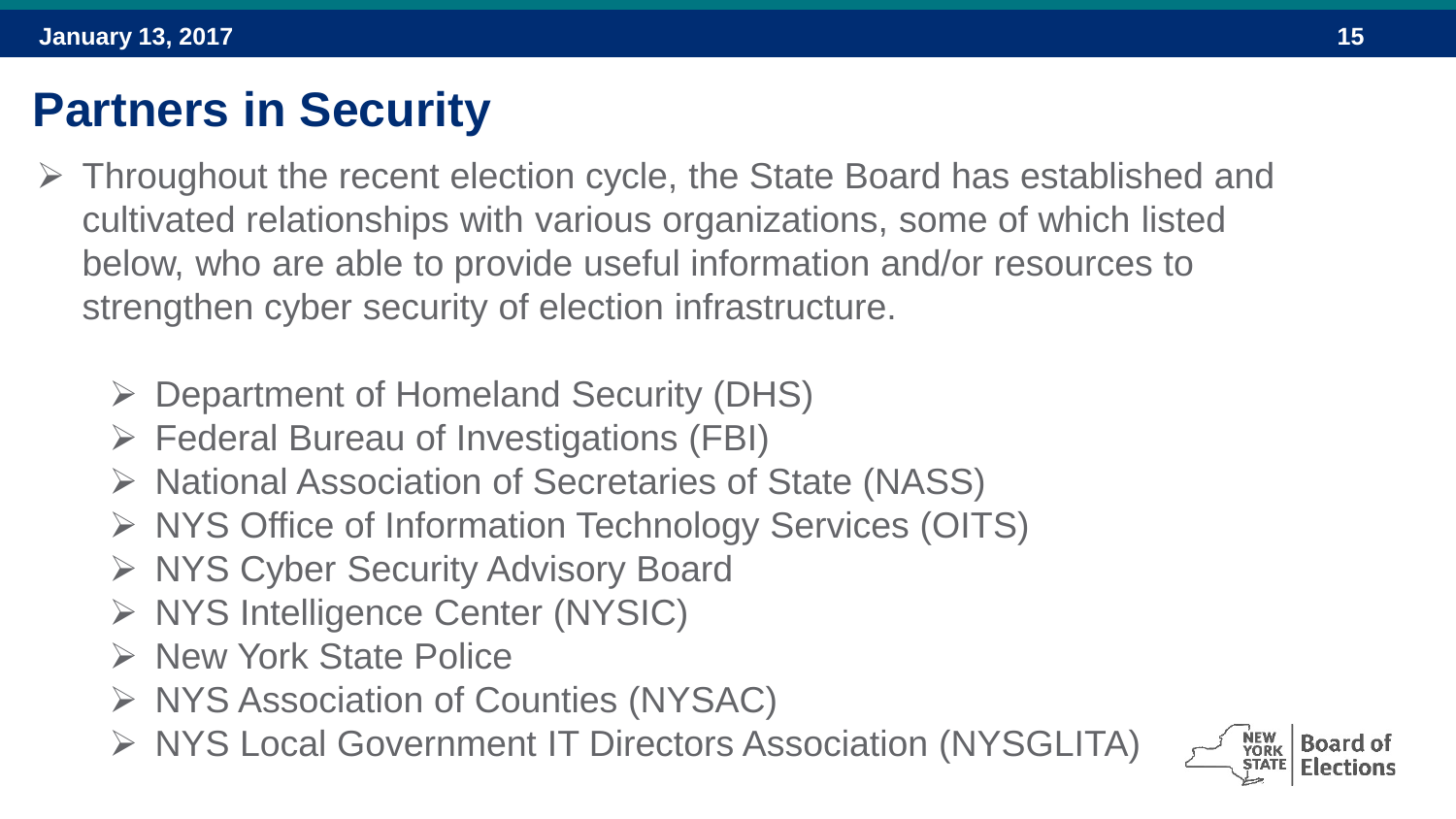#### **Partners in Security**

- Despite these external organizations and resources that could potentially help counties in implementing cyber security measures, it is the responsibility of each County Board of Elections and their IT resources to be the first line of defense.
- $\triangleright$  Advocating for the consideration and inclusion of their county board's infrastructure in county IT security recommendations and plans is incumbent upon each county Election Commissioner.
- $\triangleright$  Ensuring the cyber security of election infrastructure should also be included in your board's annual budget.

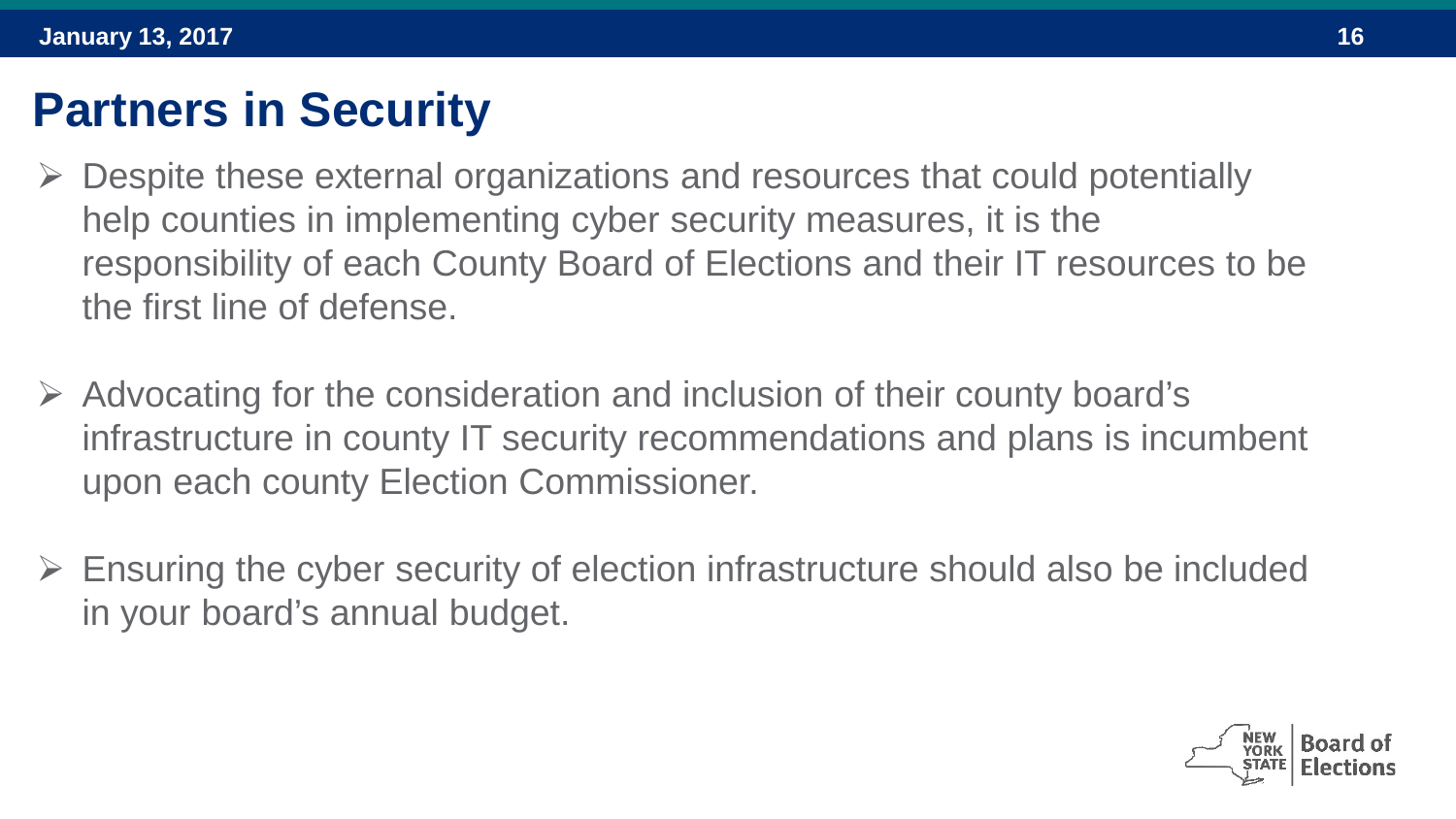### **Best Practices in Cyber Security**

- $\triangleright$  A commitment to good cyber security and best practices is critical to protecting networks and systems. Here are a few places to start:
	- **► Backups:**

Do we backup all critical information? Are the backups stored offline? Have we tested our ability to revert to backups during an incident?

 $\triangleright$  Risk Analysis:

Have we conducted a cyber security risk analysis of the organization?

 $\triangleright$  Staff Training:

Have we trained staff on cyber security best practices?

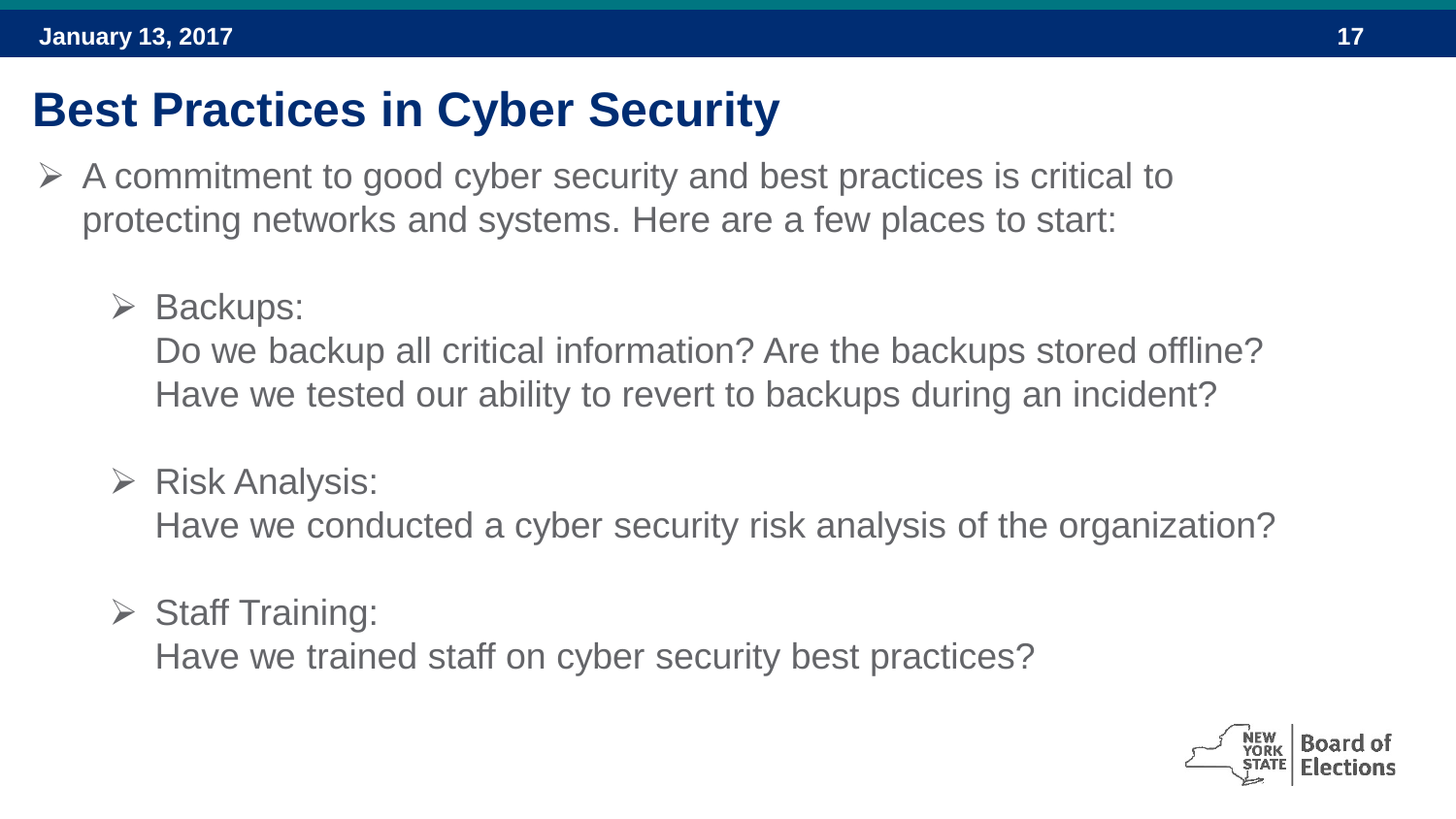#### **Best Practices in Cyber Security (continued)**

- $\triangleright$  Application Whitelisting: Do we allow only approved programs to run on our networks?
- $\triangleright$  Permissions, Privileges, and Access Controls: Manage permissions on user accounts wisely, especially those with administrative rights. Are we sharing passwords? Are we removing old employee accounts?
- $\triangleright$  Incident Response:

Do we have an incident response plan and have we practiced it?

 $\triangleright$  Business Continuity: Are we able to sustain business operations without access to certain systems? For how long? Have we tested this?

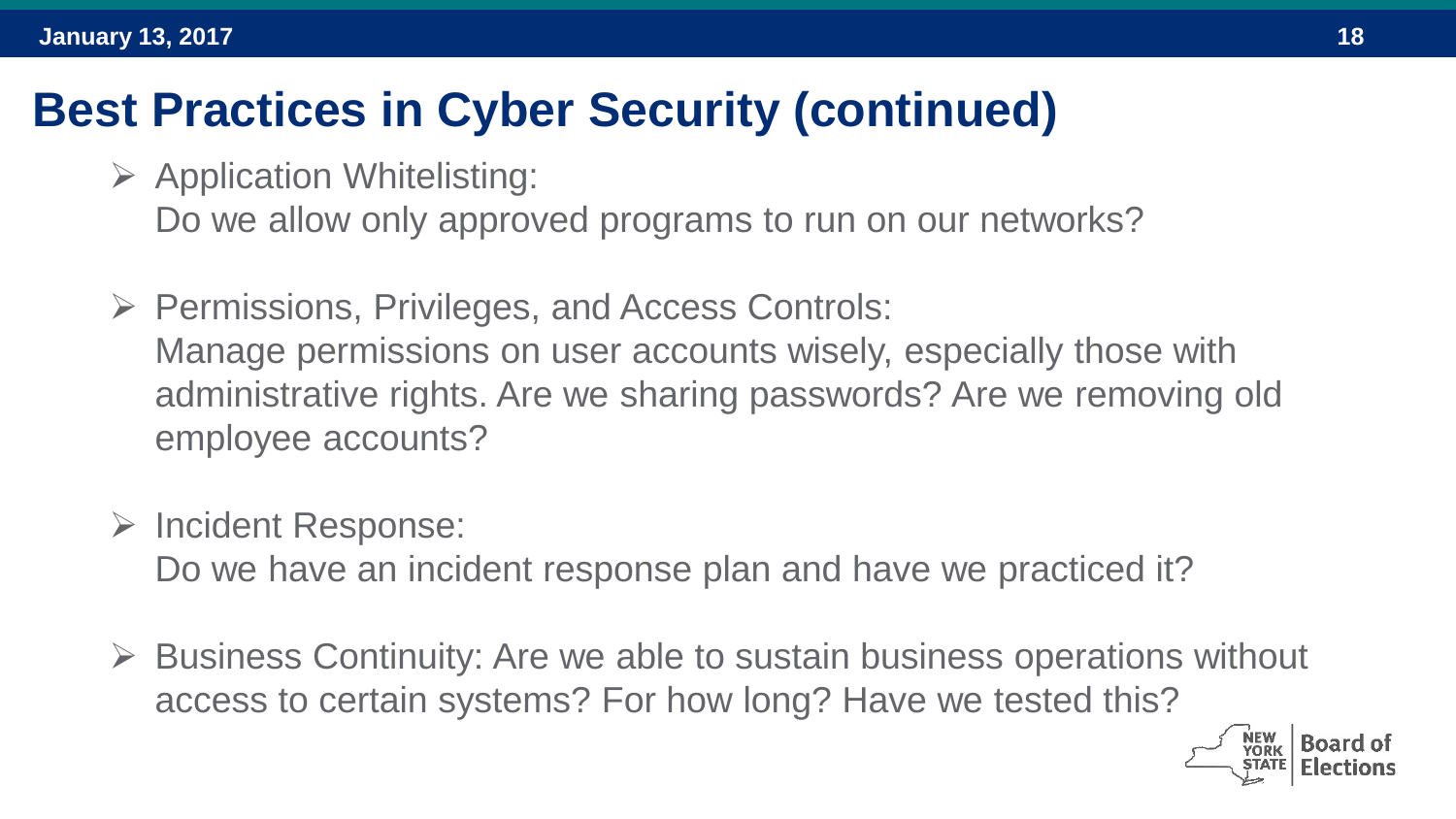#### **Best Practices in Cyber Security (continued)**

 $\triangleright$  Penetration Testing:

Have we attempted to hack into our own systems to test the security of our systems and our ability to defend against attacks?

 Vulnerability Scanning & Patching: Have we implemented regular scans of our network and systems and appropriate patching of known system vulnerabilities?